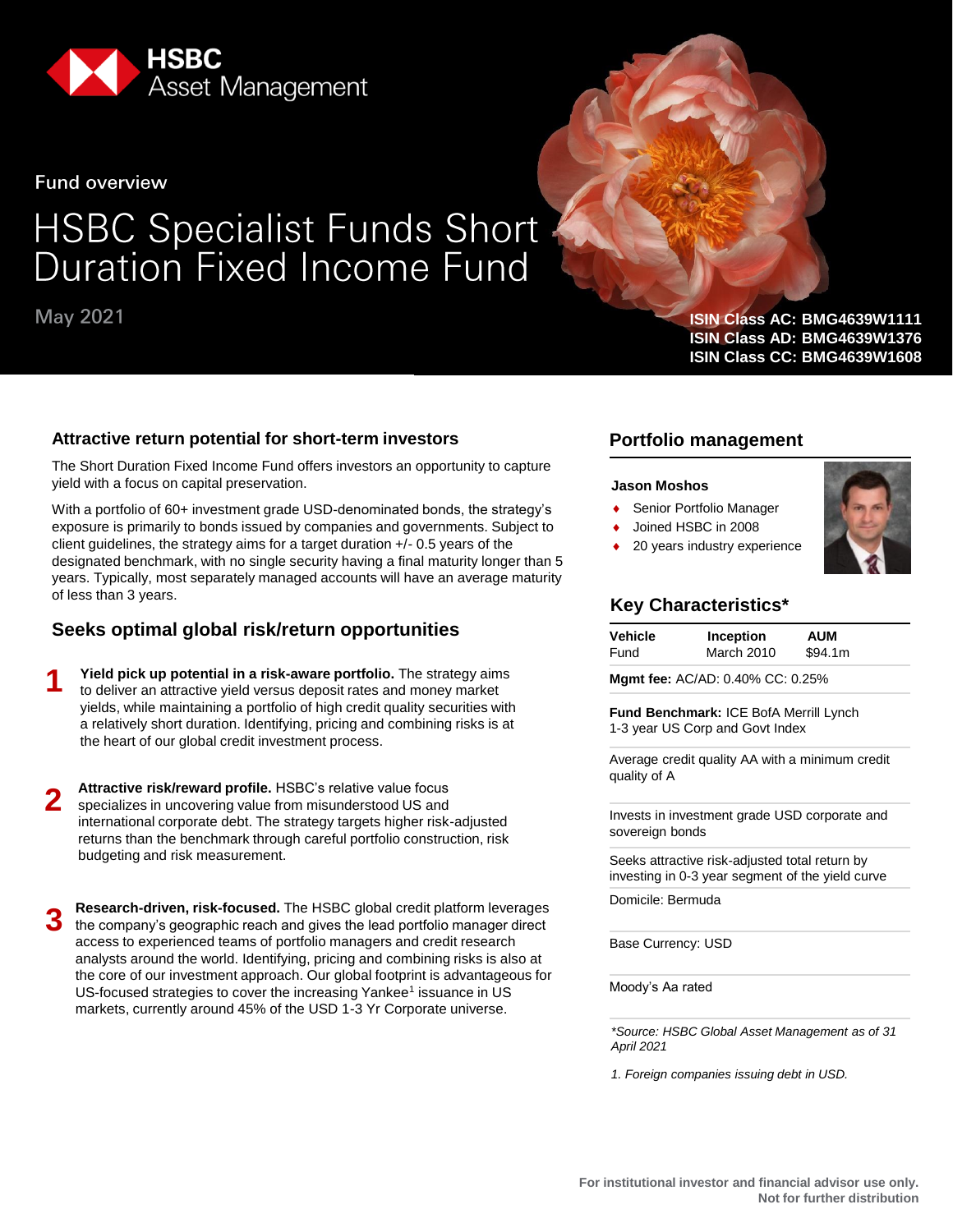# **Portfolio Construction and Implementation**

- **Dynamic top-down and bottom-up investment process** integrates a lead portfolio manager with global teams of analysts and portfolio managers. This structure supports a continuous exchange of investment data and expertise necessary to capture expanding global credit opportunities.
- **In-depth research.** Our global research teams provide top-down macroeconomic inputs, interest rate research and forecasting. The fund is further supported by 40+ locally-based credit researchers that provide fundamental, relative value analytics and sector/issuer review.
- **The lead portfolio manager** spearheads portfolio construction and risk management by leveraging local and global research and insights, tactically allocating assets and managing duration and beta targets.

#### **Investment Process**



#### **HSBC Global Asset Management\***

Global credit leadership with distinguished team of portfolio managers averaging over 20 years of experience

Global structure fosters exchange between portfolio managers, credit analysts and global research

Fully-resourced global credit research platform is the backbone to our highly disciplined investment framework

US\$158.0bn in fixed income assets

US\$27.0bn in global credit assets

*\*Source: HSBC Global Asset Management as of 31 March 2021.*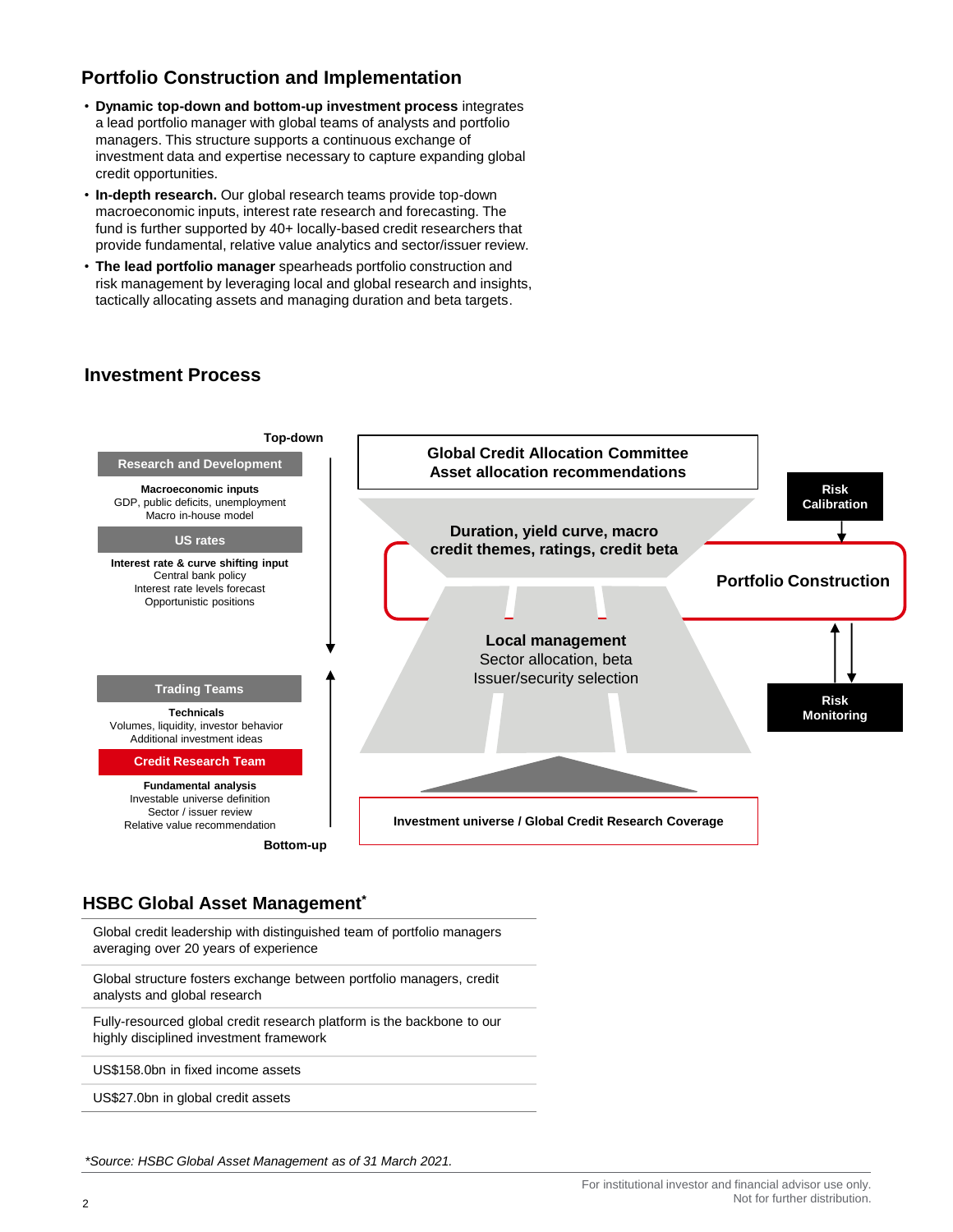# **Key Risks**

**There is no assurance that a portfolio will achieve its investment objective or will work under all market conditions. The value of investments may go down as well as up and you may not get back the amount originally invested.** Portfolios may be subject to certain additional risks, which should be considered carefully along with their investment objectives and fees.

- **Fixed income** is subject to credit and interest rate risk. Credit risk refers to the ability of an issuer to make timely payments of interest and principal. Interest rate risk refers to fluctuations in the value of a fixed income security that result from changes in the general level of interest rates. In a declining interest rate environment, a portfolio may generate less income. In a rising interest-rate environment, bond prices fall.
- **High Yield** Investments in high yield securities (commonly referred to as "junk bonds") are often considered speculative investments and have significantly higher credit risk than investment grade securities. The prices of high yield securities, which may be less liquid than higher rated securities, may be more volatile and more vulnerable to adverse market, economic or political conditions.
- **Foreign and emerging markets** Investments in foreign markets involve risks such as currency rate fluctuations, potential differences in accounting and taxation policies, as well as possible political, economic, and market risks. These risks are heightened for investments in emerging markets which are also subject to greater illiquidity and volatility than developed foreign markets.
- **Derivative instruments** Derivatives can be illiquid, may disproportionately increase losses and may have a potentially large negative impact on performance.
- **Default Risk** The issuers of certain bonds could become unwilling or unable to make payments on their bonds.
- **Emerging Markets Risk** Emerging markets are less established, and often more volatile, than developed markets and involve higher risks, particularly market, liquidity and currency risks.
- **Exchange Rate Risk** Changes in currency exchange rates could reduce or increase investment gains or investment losses, in some cases significantly.
- **Interest Rate Risk** When interest rates rise, bond values generally fall. This risk is generally greater the longer the maturity of a bond investment and the higher its credit quality.
- **Investment Leverage Risk** Investment Leverage occurs when the economic exposure is greater than the amount invested, such as when derivatives are used. A Fund that employs leverage may experience greater gains and/or losses due to the amplification effect from a movement in the price of the reference source.
- **CoCo Bond Risk** Contingent convertible securities (CoCo bonds) are comparatively untested, their income payments may be cancelled or suspended, and they are more vulnerable to losses than equities and can be highly volatile.
- **Counterparty Risk** The possibility that the counterparty to a transaction may be unwilling or unable to meet its obligations.
- **Credit Risk** A bond or money market security could lose value if the issuer's financial health deteriorates. • **Liquidity Risk** is the risk that a Fund may encounter difficulties meeting its obligations in respect of financial liabilities that are settled by delivering cash or other financial assets, thereby compromising existing or remaining investors.
- **Operational Risk** Operational risks may subject the Fund to errors affecting transactions, valuation, accounting, and financial reporting, among other things.